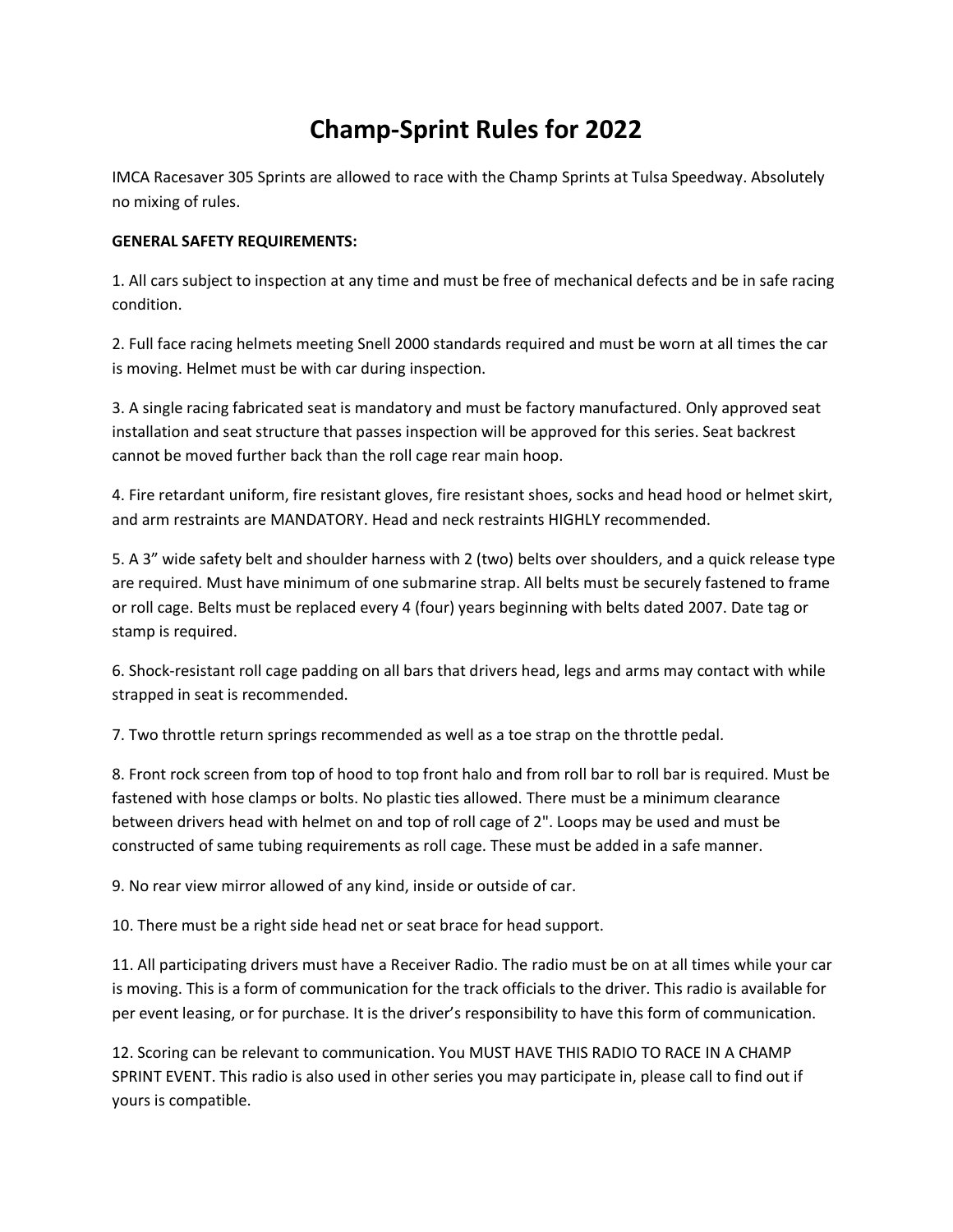#### **SECTION I. CHASSIS:**

1. Chassis pass any test prescribed by the safety inspectors. The roll cage must be of a four-post design. No dirt champ cars. No elliptical (oval shaped) tubing used on or as part of the main frame structure.

2. Minimum wheel-base of 83 inches, maximum wheel-base of 90 inches. No pieces may be added to the frame so as to resemble, imitate or be specifically designed to deflect, trap or form a wind break of any nature, except those used to cool/protect the motor and braking system. No roadster type chassis allowed, only sprint appearing type bodies, tails and hood will be allowed. Titanium front axles nerf bars and/or rear bumpers will not be permitted. Nerf bars and rear bumpers must be made from magnetic steel and/or stainless steel. Left and Right Nerf bars must attach to the chassis at three points. The bumpers must be a minimum of one (1) inch in diameter and have a minimum material thickness of .065 inches. The nerf bars must not extend past the outside edge of the tires.

3. No aluminum frames or draglinks. Tie Rods and Left Front Radius Rods may be aluminum, but highly recommended they be 4130 steel with magnetic steel rod ends. Swaging of the tubing will not be permitted. The drag links must be tethered to the frame with a minimum of one (1) inch nylon webbing.

4. Carbon Fiber connecting rods having to do with suspension or steering are not permitted. All drive lines must be broken in the coupler or rear slider, fully enclosed and contains no more than one U-joint or C-V joint. No torque arm drive lines allowed. A safety strap or hoop that is securely attached to the chassis is required. Driveline components may not be Carbon Fiber. Headers: Must be a minimum of .045. Steel, Aluminum or Titanium brake rotors only. The maximum distance from the leading edge of the front bumper to the leading edge of the front torsion tube is a maximum of 8". The maximum distance from the leading edge of the front bumper to the leading edge of the front axle is 23 1/2 inches.

5. No hollow, tubular or drilled out bolts allowed.

6. The right side opening must be a minimum of 10 inches vertical at any point and 21 inches horizontal.

8. The right side panel (armguard) will be permitted to extend a maximum of 7 inches as measured from the outside edge of the middle frame rail and must remain above the middle frame rail.

## **SECTION II. WINGS:**

## **Top Wing:**

1. Center Foil maximum size of 25 square feet with a maximum width of 60 inches with a one degree plus or minus tolerance.

2. Center Foil shall be fully sheathed in aluminum. Vent holes are strictly prohibited.

3. No wicker bills or Gurney lips permitted on Center Foil, unless center foil is totally flat then a two-inch wickerbill is allowed.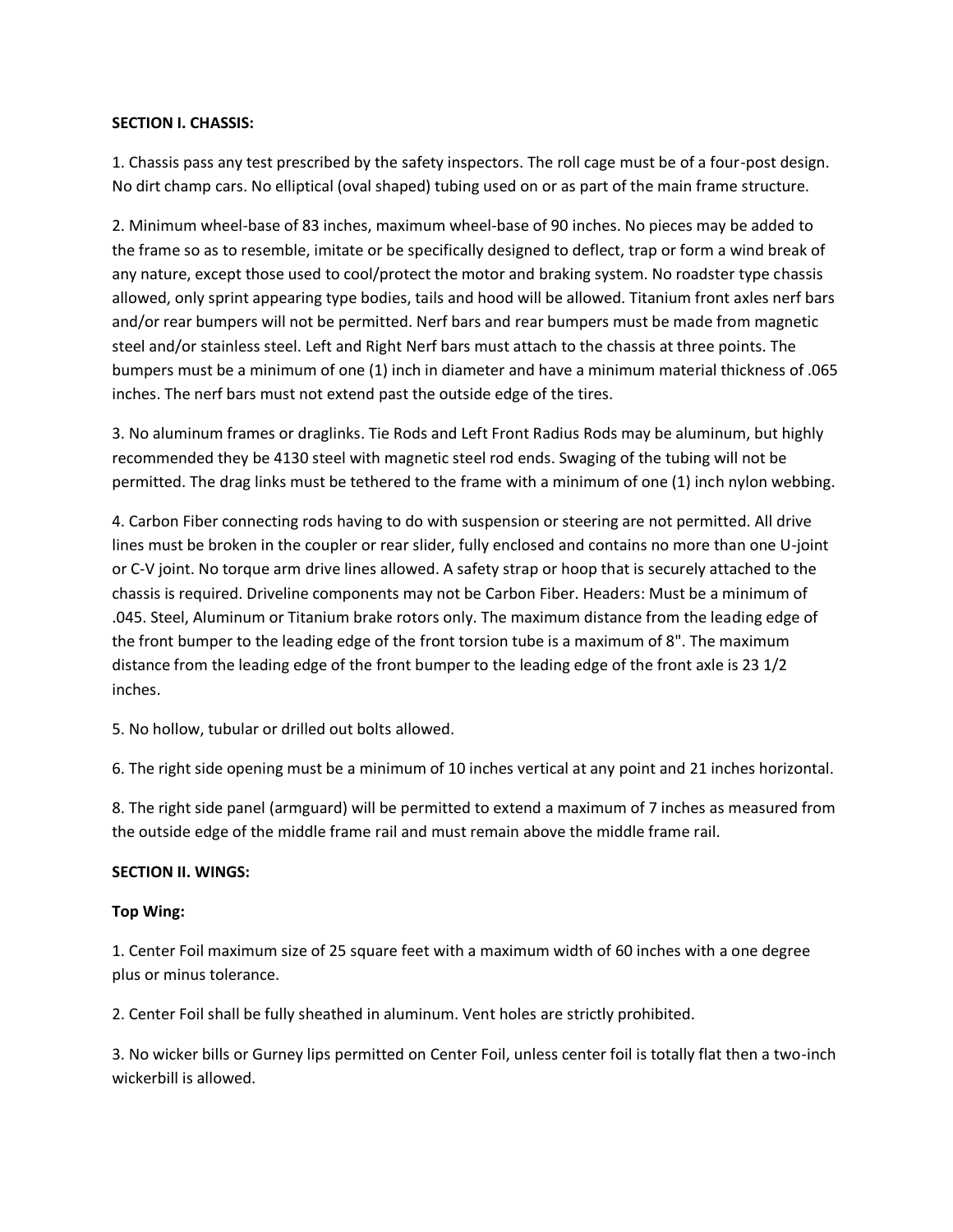4. No moving parts allowed on or in foil structure. No hydraulic sliders or cockpit adjustments of any kind.

5. The 12-inch section located at the rear of the Center Foil must not have the belly/curl arc out of proportion with the rest of the Center Foil. The belly/curl arc must span the entire length of the Center Foil and appear to be a gradual arc with the deepest point no further back than 48 inches from the leading edge. As measured on a 12-inch straight edge, the belly at 6 inches from the rear of the Foil may not be deeper than  $\frac{1}{2}$  inch. There is zero tolerance on this  $\frac{1}{2}$  inch depth. It is suggested that the wing blue print specify 15/32-inch depth, so that if any deflection or movement of the wing occurs, the depth will not exceed the  $\frac{1}{2}$  inch specification. (This  $\frac{1}{2}$  inch measurement ensures that the belly/curl arc is gradual.)

6. The belly/curl arc must start at the radius of the Center Foil's leading edge and shall not exceed a depth of 2½ inches. Center Foil thickness cannot exceed 9 inches. Center Foil top surface from side to side must remain flat. Center Foil must be one-piece construction. No split or bi-wings will be permitted.

7. Wings must be fabricated of metal alloys only. No fiberglass, carbon fiber or other similar material may be used in the basic framework of the wings. Top wing must not extend beyond outside of rear tires.

8. Two stationary foils or rudders will be allowed to run the entire length of the underneath portion of the top wing. Maximum height proportions are 1 inch at the front and 3 inches at the rear. Nowhere shall the foil exceed 3 inches in height. The top wing can be cockpit/driver adjustable.

9. Wing T-Post will be built from 1" X .083" minimum ASTM4130 normalized steel or equivalent material.

10. Wing attachment designs will be subject to approval. The only cast pieces approved will be HRP Part #HRP8811-A75-HD. If new T-Post designs are developed they must be submitted for approval. Some approved T-Post designs are in the drawings section (See illustration below).

## **Front Wing:**

1. Center Foil maximum size of 6 square feet with a maximum width of 36 inches with a one degree plus or minus tolerance.

2. Center Foil shall be fully sheathed in aluminum. No vent holes allowed.

3. Wicker bills up to 1-inch are allowed on nose wing, flat or dished.

4. Maximum distance from the Center Foil front edge to the front edge of the front axle may not exceed 20 inches.

5. The Center Foil front edge must remain at least 1 inch behind the front edge of the front bumper.

6. Center Foil top surface from side to side must remain flat.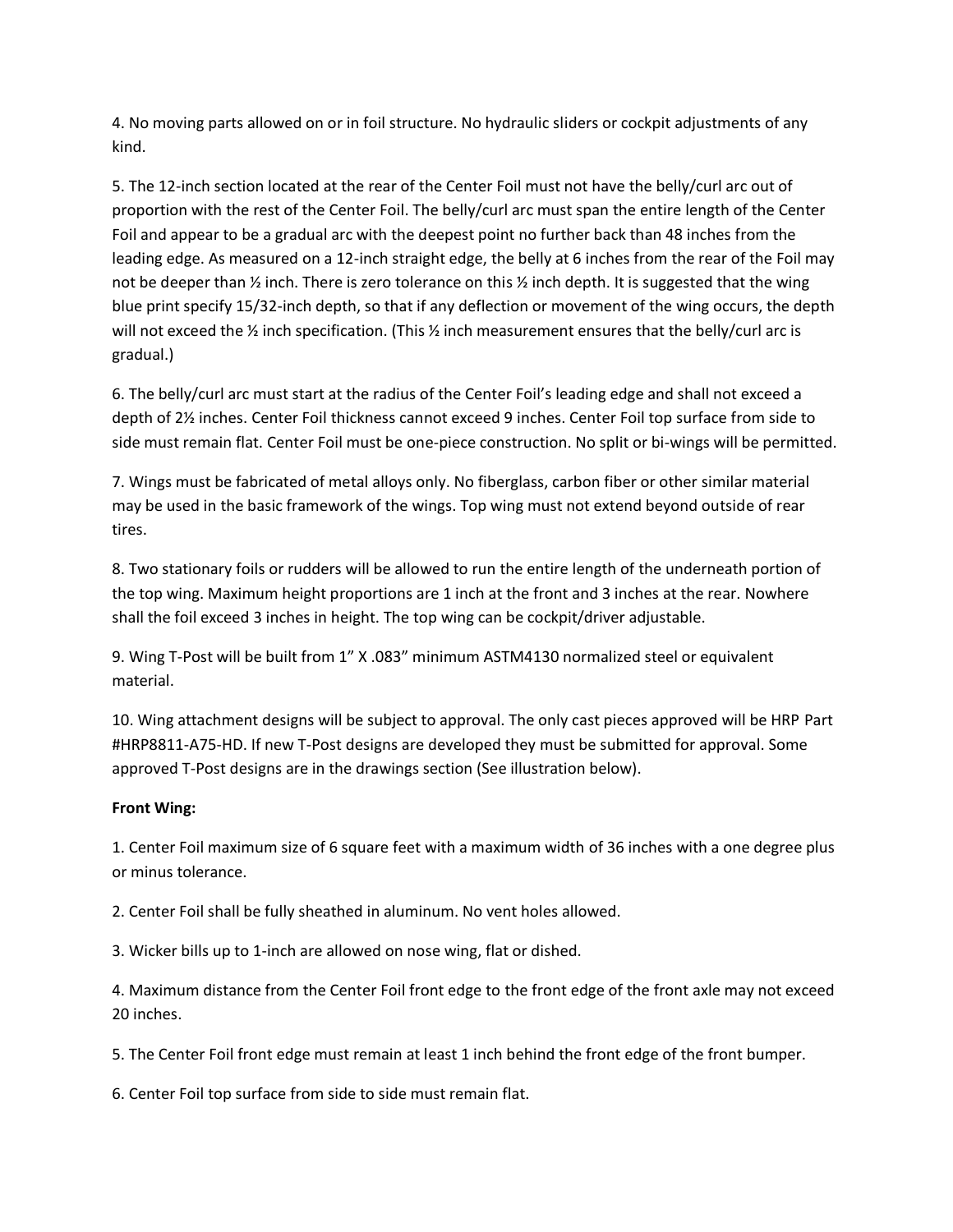7. Center Foil must be one piece. No split or bi-wings will be allowed.

8. Wings must be fabricated of metal alloys only. No fiberglass, carbon fiber or other similar material may be used in the basic framework of the wings.

9. The Front Wing must not extend beyond outside of front tires. The Front Wing may not be cockpit or driver adjustable while the car is stationary or in motion.

10. No moving parts allowed on or in foil structure.

11. The 5" section located at the rear of the front foil must not have a bell/curl arc that is out of proportion with the rest of the front foil. As measured on a 5-inch straight edge, the belly at 2 ½ inches from the rear of the foil may not be deeper than 3/8 inch. There is zero tolerance on this 3/8-inch depth. It is suggested that the wing blue print specify 11/32-inch depth, so that if any deflection or movement of the wing occurs, the depth will not exceed the 3/8-inch specification (This 3/8 inch measurement ensures that the belly/curl arc is gradual).

12. The belly/curl arc must span the entire length of the front foil and appear to be a gradual arc with the deepest point, no further back than 12 inches from the leading edge. The belly/curl arc must start at the front foil's leading edge and shall not exceed a depth of 2 inches. Top foil thickness cannot exceed 3.6 inches.

13. No rudders or fins on Front Wings.

# **Side Board Panels:**

1. All side board panels must be within an eight-degree plus or minus tolerance and be square to center foil.

2. Side panels may not be supported by braces whose section is not horizontal. All braces or supports shall be oriented thin edge to face the air stream. Only rectangular, round or oval metal braces not exceeding 1 inch in width may be used.

3. No aero section side panel brace material allowed.

4. No brace or support shall resemble a wicker bill or a split wing.

5. Top Wing, sideboards maximum size, 72 inches long and 30 inches tall. Panels must be of onepiece construction. Panels must be fabricated flat so as to have no turnouts or flaps made of more than 2 inches of material on the front or rear of panel and no more than 1 1/4 inches on the top or bottom.

6. Panels must be mounted parallel and square to the center foil with no more then 1 1/2" of turnout as measured from the Center Foil. Only two (2) corners on the 2/3 of each top wing side board will be permitted. Each corner shall be set at a 90º angle with no tolerance. The leading edge of the side board may not be behind the leading edge of the Center Foil. Front Wing side boards maximum size, 12 inches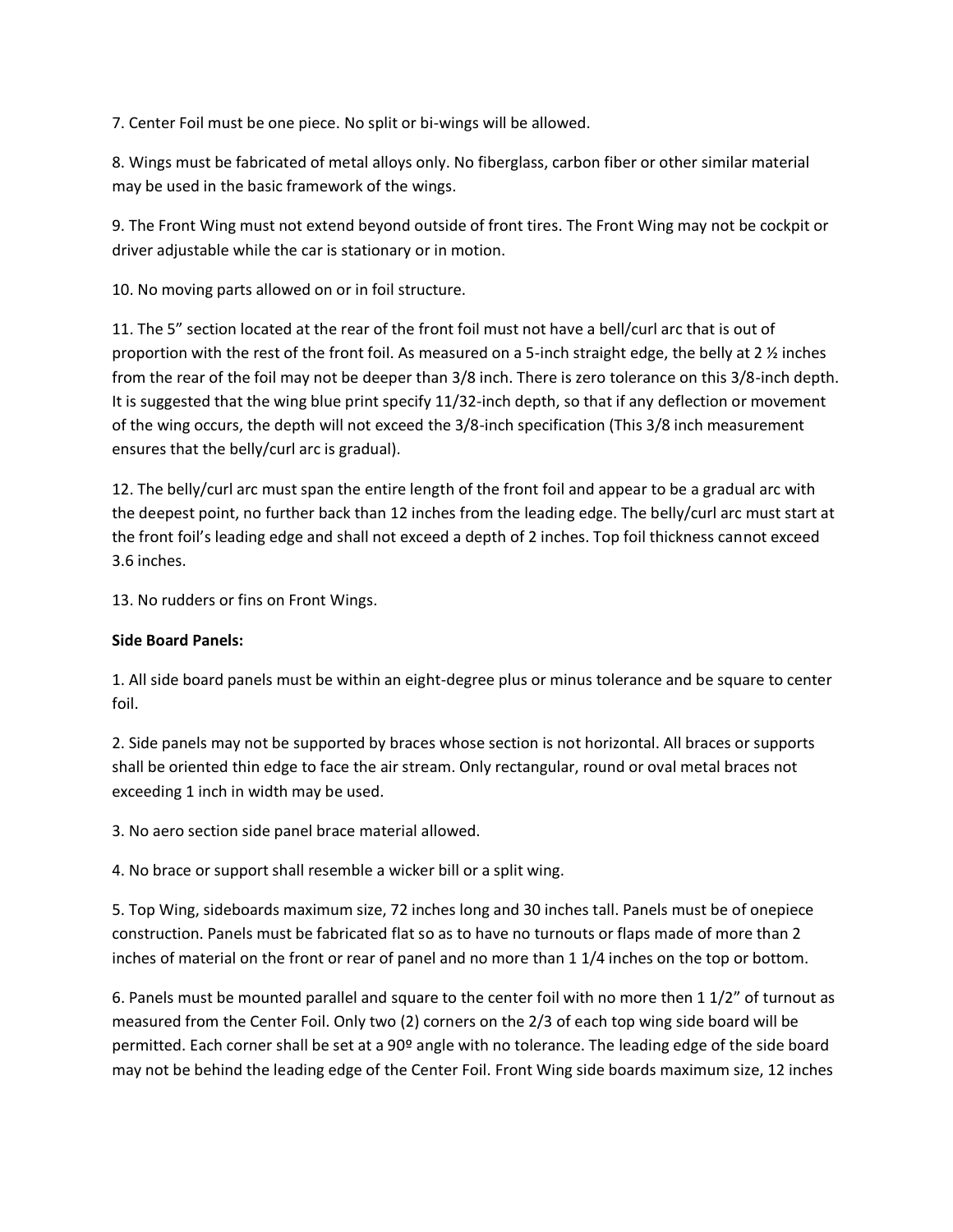tall and 26 inches long with no more than one inch overhang from the center foil front edge to the side board front edge. Sideboards may have front, back, top and bottom turnouts of no more than 1/2 inch.

## **SECTION III. TIRES**

1. Right Rear must be ASCS Hoosier Racing Tire, 105x16.0-15 Medium OR 105x18.0-15 HARD.

# **SECTION IV. BRAKES:**

1. All participating cars must have minimum of one brake on the front and one brake on the rear.

2. No carbon fiber brake components. Brakes must be in working order. Open to inspection at any time. If your brakes are not working before a race you will not race. Brakes must be hydraulic type only.

# **SECTION V. FUEL:**

1. Methanol fuel only. No additives OF ANY KIND allowed. Fuel will be tested frequently and randomly. No oxidizers of any kind. Fuel infractions are subject to DISQUALIFICATION, FINES, and the possibility of complete REMOVAL from any further competition. This includes the OWNER AND DRIVER. THIS IS A NOT NEGOTIABLE OR TOLERABLE.

# **SECTION VI. WEIGHT RULES:**

1. Weight rule is 1475 lbs., including the driver, at the conclusion of the race. Any bolt-on weight must be painted white and the car number must be on the weight. Loss of any bolt-on weight during competition will disqualify the individual from that event. The weight must be securely attached and must remain in place during a race. It must not be moved or removed during a red flag situation. We reserve the right to disqualify any individual whose weight mounting procedure does not meet our specifications. (see illustration below)

## **SECTION VII. ENGINES:**

# **OPTION 1: Champ Sprint Engine Rules:**

1. 368 Cubic inch maximum displacement. Steel blocks only. Flat top pistons only, (no protrusions above piston face), No internal reciprocating parts made of aluminum or titanium or anything other than steel.

2. Water pumps to remain in the stock location and must be belt driven. Wet sump oil systems only, no external oil pumps or tanks of any kind. All competitors' engines are subject to inspection at any time.

3. No crank trigger ignition systems allowed. Any steel rod or crankshaft may be used. No titanium engine part will be allowed except valves and valve spring retainers. Camshaft is optional. No overhead cams.

4. Gear drive ok. All oil pans must have a one inch inspection plug. Pans without plug will be subject to pan removal at any time.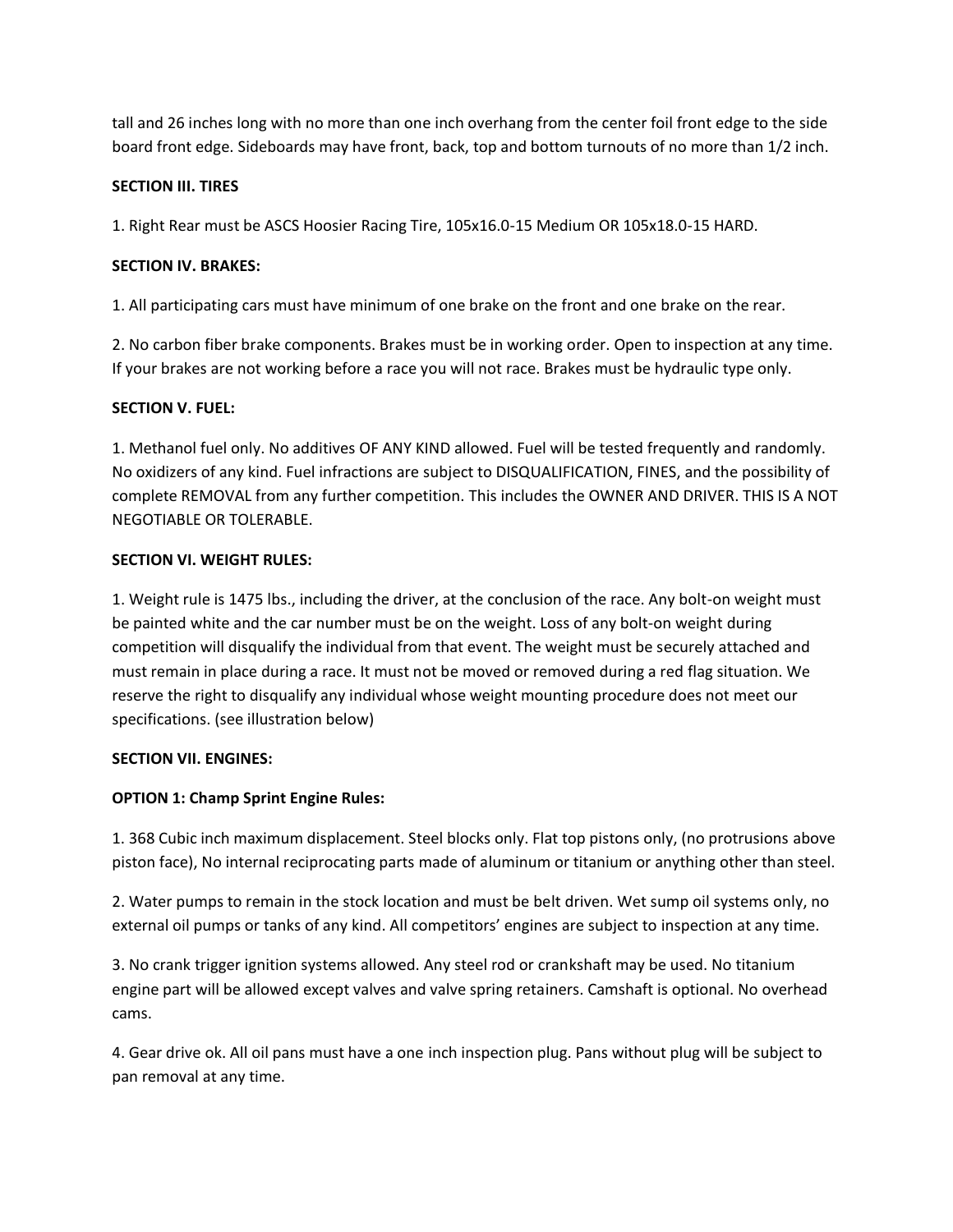## **OPTION 2: IMCA Racesaver 305 Engine Rules:**

1. Must be 100% IMCA Racesaver legal to the 2020 IMCA Rulebook. Absolutely no mixing of rules.

#### **SECTION VIII. CYLINDER HEADS:**

1. BRODIX SPECIFIED CYLINDER HEADS PART # CHEVEROLET SP-CH

2. FORD SP-FO MOPAR SP- MO

3. All spec heads will be supplied with CNC bowl blend and intake matching from Brodix.

4. No grinding or blending of CNC work is allowed.

5. No grinding or polishing of any kind is allowed anywhere on the castings.

6. No use of any substance that may change or alter the shape or size of the ports or combustion chambers is allowed.

7. Valve seats and guides are to remain as manufactured and in the cast position, valve must stay on the valve seat and cannot touch aluminum.

8. Valve angles are to remain as manufactured. The original seat center locations as provided by the manufacturer may not be altered.

9. No tapering or reshaping or the valve guides is allowed.

10. No minimum combustion volume.

11. Serial #'s must remain on the head and must not be altered or defaced.

12. No welding modifications are allowed to the original castings. Brodix will provide repairs and recertification.

13. Valve stem may be no smaller than 11/32.

14. IMCA spec heads ok! Straight plug only!

15. The ONLY steel cylinder heads allowed for competition are original production for Chevrolet only. No aftermarket steel or aluminum cylinder heads are allowed other than the specified head. Porting and Polishing of the steel stock production head is legal. Ford and Mopar cylinder heads must be the specified Brodix head. Shaft mounted roller rockers are ok.

## **SECTION IX. CARBURETORS:**

1. One 500 cfm holly 0-4412 5 point check legal carburetor. Venturi Bore Primary 1.373-1.377

2. Booster O.D. .620 (+or-) .010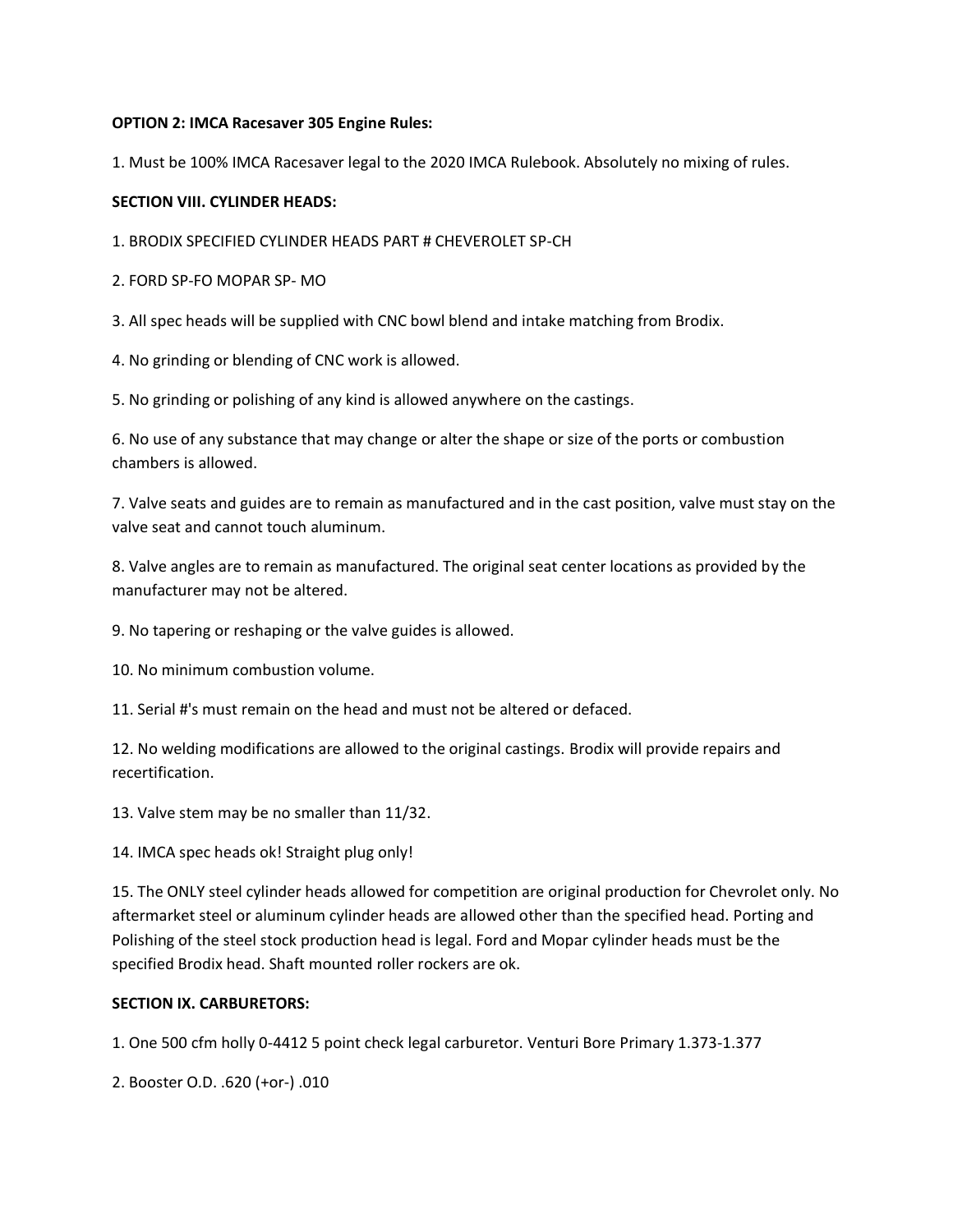3. Booster I.D. .380 (+or-) .003

- 4. Booster Height or Length .434 (+or-) .010 Throttle Bore 1.685-1.687
- 5. Throttle shaft & Plate thickness Pri .1868-.2008

6. These dimensions will be checked with a go-no-go gauge. Carburetors with injectors inside are illegal.

7. No air leak device of any kind.

#### **INTAKE MANIFOLD**

1. OEM or stock type cast aluminum allowed. May be ported only to match heads. No welding, grinding, cutting, porting, polishing anywhere on intake EXCEPT for one inch maximum inside intake runners to match heads. No plastic manifolds.

#### **SECTION X. MUFFLERS:**

1. Mufflers are not required for 2021. Schoenfeld 112535 or 14272735-78 is required. No inserts.

#### **SECTION XI. TRACTION CONTROL:**

1. Traction Control devices of any kind is not allowed. Electrical boxes or spark boxes and all wiring must be out of cockpit area. Anyone found with Traction control devices are subject to permanent removal from any competition indefinitely. All violators will be noted to all other sanction bodies.

#### **SECTION XII IN-CAR ADJUSTMENTS:**

1. In-car adjustments are not allowed under race conditions. This includes but not limited to, Torsion Bar, Shocks, Wings, Fuel, etc.

#### **SECTION XIII. RULES AND PROTEST:**

1. All protest will be handled by the race director. All decisions are final. Any competitor wanting to protest must bring the protest fee of \$300.00 in cash within 15 minutes of checkered flag for the event protesting. At this time the race director will determine if this protest item can be evaluated at the race track or if outside facilities are necessary. All competitors must comply or a guilty plea will be applied.

2. Fines and penalties will be determined the track within 48 hrs. All moneys will be held until the outcome.

3. If the protest finds legal then the protesters money will be awarded to the complying contestant minus \$25.00 for fees. If the part or parts are found to be illegal then the protester will be awarded their protest fees back minus \$25.00 fees. The only people that can protest are the registered owners of a competing car in that event. The owner must bring the protest with fees in person. Drivers, crew members, wives, children, etc. are not eligible protesters unless they are owners of a car in that event.